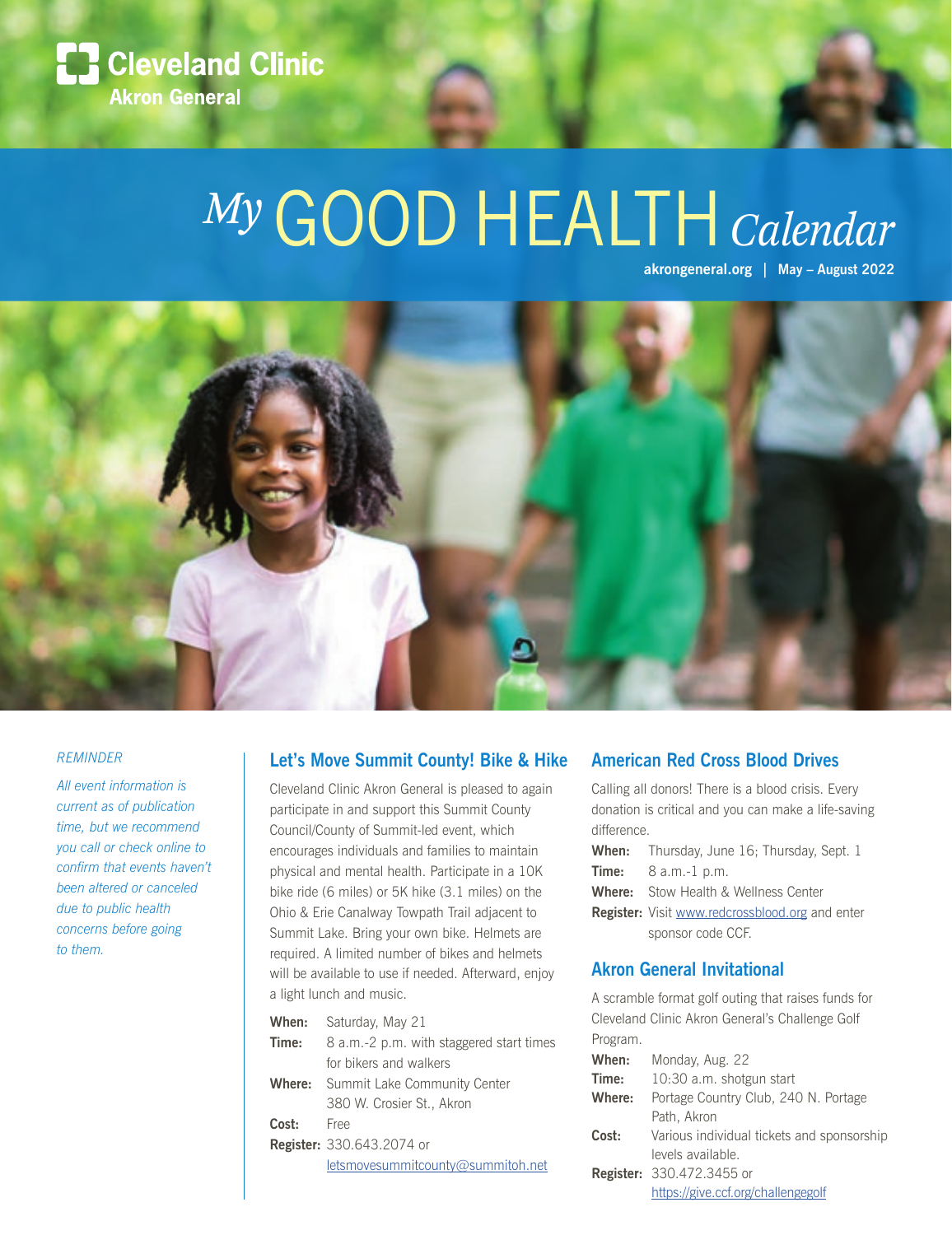## Your Road to Wellness

Your Road to Wellness is a free program for Cleveland Clinic Akron General patients.

Cleveland Clinic Akron General LifeStyles is a medical-based fitness program that focuses on the prevention and treatment of lifestyle-related disease, illness and injury through regular participation in physical activity, disease management and health education. LifeStyles created Your Road to Wellness to give you access to the tools you need to make the lifestyle and behavioral changes necessary for better health.

If you and your provider agree the program is right for you, ask for a referral. Then, schedule a free biometric screening with a credentialed exercise physiologist. You'll receive an exercise program designed specifically for you, and you'll get FREE access to LifeStyles for two weeks.

Talk to your physician today or call LifeStyles at **330.344.5646** for more information.



# What is LifeStyles?

At Cleveland Clinic Akron General's three LifeStyles locations – located in the Health & Wellness Centers in Bath, Green and Stow – your health and wellness have always been essential.

#### **Join LifeStyles today and enjoy:**

- Full access to all three locations
- Free fitness assessment and exercise prescription
- Free 24-hour nutrition analysis
- Free babysitting service for family memberships
- Free group exercise classes
- Multiple indoor pools at each location
- Access to degreed and certified exercise specialists, personal trainers and dietitians
- Children's programs including KidStyles, day camps, birthday parties and more
- Sauna and steam room, towel service and private showers

Plus, many events and classes are open to the community as well as LifeStyles members, including health screenings, youth day camps, swim lessons and fitness health talks.

LifeStyles will be celebrating three milestone anniversaries this summer. Learn more about special events and promotions at **330.344.5646** or AkronGeneral.org/LifeStylesHealth.

## **LIFESTYLES EVENTS**

### **Health Screenings for Cholesterol, Glucose & A1C**

These are offered monthly at our Health & Wellness Centers in Bath, Green and Stow.

| When: | Visit events.clevelandclinic.org and search for "A1C" for |  |
|-------|-----------------------------------------------------------|--|
|       | upcoming dates.                                           |  |
| Time: | $8:30-10:30$ a.m.                                         |  |
|       | <b>Cost:</b> Nominal charge                               |  |
|       | <b>Register:</b> Walk-ins only                            |  |

#### **Game Changer: The Ultimate in Personal Transformation Seminar**

Don't miss this motivating virtual seminar about how to achieve permanent weight loss. Learn about boosting metabolism, taking charge of hormones, fueling your body, exercising smart, burning fat, discovering the secret that leads to lasting change and understanding how to make it happen.

```
When: 6-7:30 p.m. one Wednesday per month. 
Visit events.clevelandclinic.org and search for 
"Game Changer" for current dates.
```
**Location:** Virtual

**Cost:** Free (members); \$52.50 (non-members) **Register:** 330.665.8140 or crabies@ccf.org

### **Ballroom Dancing & Line Dancing**

Dancing is one of the best ways to exercise and is enjoyable to all! In these classes, we will cover basic steps that will have you out on the floor and the envy of others. Learn basic steps of the Foxtrot, Waltz, Cha-Cha, Salsa, Swing or classic line dances, then put them to use at the next wedding, party or social gathering!

|       | <b>When:</b> $6:30-7:30 \text{ p.m.}$ on Tuesdays (6-week sessions) |  |  |
|-------|---------------------------------------------------------------------|--|--|
|       | Location: Health & Wellness Center, Green                           |  |  |
| Cost: | Ballroom Dance: \$100 per couple (members);                         |  |  |
|       | \$140 (non-members)                                                 |  |  |
|       | Line Dance: \$50 per person (members);                              |  |  |
|       | \$70 (non-members)                                                  |  |  |
|       | Register: 330.896.5004 or LyonsL3@ccf.org                           |  |  |

### **Tap Dance**

Tap Dance is the Percussive Dance of America and brings joy to all ages. It's one of the most unique dance forms, because we dance AND we create music using tap shoes as percussive instruments!

Tap dance not only has the physical benefits of dance but the developmental benefits of learning music as well! Because of the combined features of counting, music and movement, dance engages many parts of the brain and helps to improve its capacity for learning.

| Register: Green: 330.896.5004 or LyonsL3@ccf.org |  |
|--------------------------------------------------|--|
|                                                  |  |
|                                                  |  |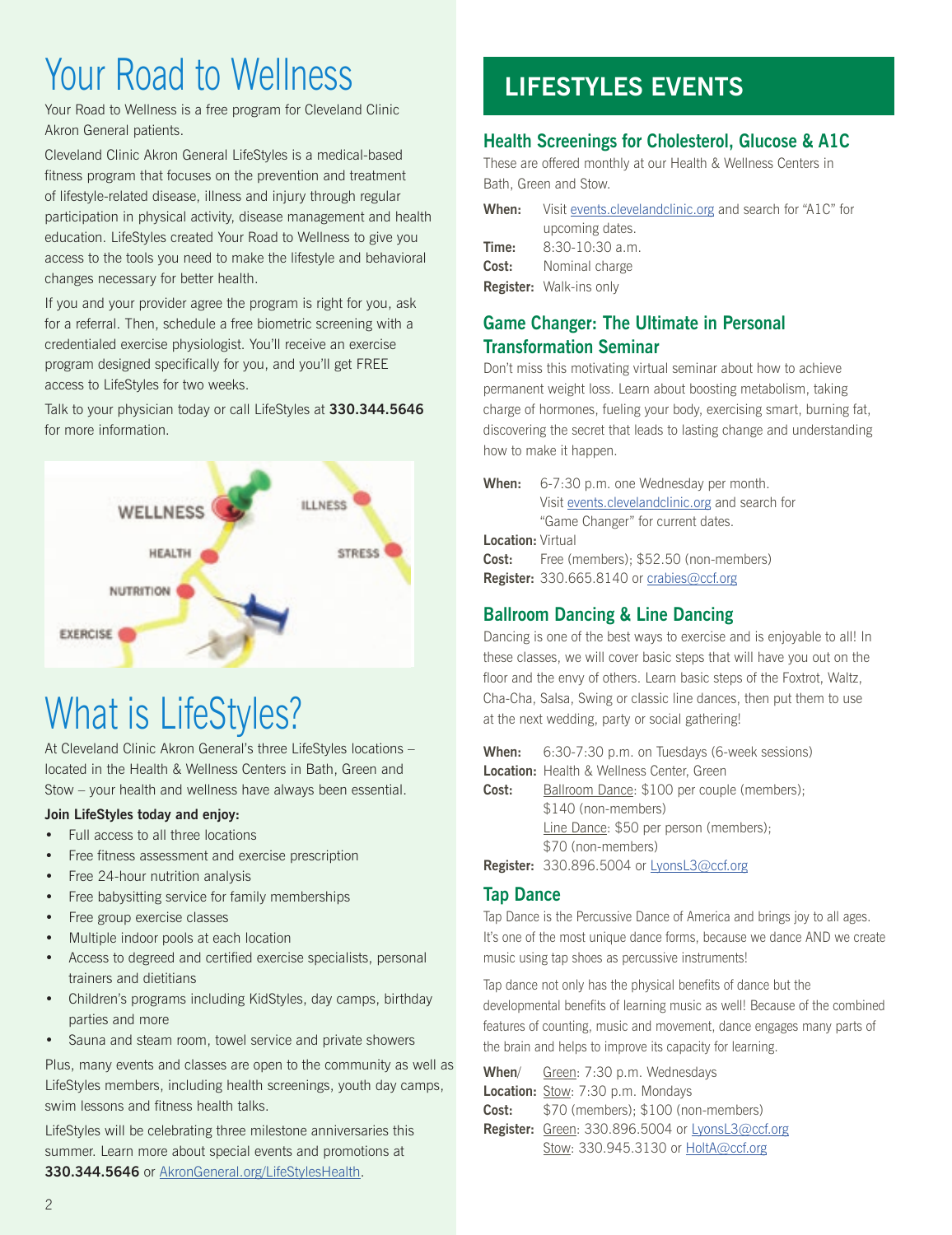## **AQUATICS**

For more information on any of these classes or to register:

**Bath 330.665.8131** or ConnerJ@ccf.org

**Green 330.896.5007** or SpicerC2@ccf.org

**Stow 330.945.3131** or WeaverD2@ccf.org

Or visit:

https://my.clevelandclinic.org/locations/akron-general/lifestyles/aquatics

#### **American Red Cross Swimming Lessons**

Our Learn-to-Swim program is designed for children 6 months to adults. Students will progress through the levels at their own pace, mastering the skills in one level before advancing to the next. Each level of the class includes training in basic water safety and helping others in an emergency, in addition to stroke development.

#### **SEALS (Swimming Elite At LifeStyles)**

A non-competitive swim program for youth members 8 years and older with Red Cross Level 5 ability or greater.

#### **Red Cross Lifeguard Training Course**

Upon successful completion of this course, participants will receive Red Cross certifications in Lifeguard Training, First Aid and CPR/AED for the Professional Rescuer. Participants must be at least 15 years old, possess strong swim skills and pass a swim test.

**Cost:** \$195 (members); \$225 (non-members)

#### **Red Cross Lifeguard Review Course (Lifeguard Recertification)**

Participants must possess a current American Red Cross Lifeguarding certification in order to qualify for this course. Upon completion, participants will receive Red Cross certifications in Lifeguard Training, First Aid and CPR/AED for the Professional Rescuer. Participants must be at least 15 years old, possess a current certification, have strong swim skills and pass a swim test.

**Cost:** \$125 (members); \$145 (non-members)

#### **Red Cross Babysitting Course**

The purpose of this course is to provide youth who are planning to babysit with the knowledge and skills necessary to safely and responsibly care for children and infants.

**Cost**: \$55 (members); \$65 (non-members)

#### **Red Cross Water Safety Instructor (WSI) Course**

Learn to teach Red Cross Swim lessons. Participants must be at least 16 years old on the first day of class and possess strong swim skills. (Instructor-Led)

**Cost:** \$210 (members); \$250 (non-members)

#### **Red Cross Lifeguard Instructor (LGI) Course**

Become certified to teach American Red Cross Lifeguarding, CPR and First Aid courses. Participants must have a current certification in Red Cross Lifeguarding and be at least 16 years old on the first day of class. Be prepared to take the Pre-Test (same as Lifeguard pre-test) on the first day of class. There will also be a short online component with this course. Includes all materials. (Instructor-Led & online component)

**Cost:** \$230 (members); \$260 (non-members)

#### **Red Cross Lifeguard Instructor (LGI) & Instructor Trainer (LGIT) Review Course**

For current Lifeguard Instructors only. The Review Course is the "in-person" requirement for recertification for all LGIs and LGITs, and must be completed every two years in conjunction with any additional Red Cross requirements for maintaining certification. A "land" and "water" session will take place during this session. Any LGI or LGIT who wishes to become certified or recertified in basic lifeguarding may do so during this day-long course at an additional charge.

**Cost:** \$100 (to certify/recertify in Basic Lifeguarding, add \$50)

## **RECREATION & YOUTH ACTIVITIES**

#### **Summer Day Camp**

Campers ages 5 to 14 will enjoy a variety of fun indoor and outdoor challenges to win prizes, while encouraging fitness, nutrition and sportsmanship!

| When: | Call or visit https://my.clevelandclinic.org/locations/    |  |
|-------|------------------------------------------------------------|--|
|       | akron-general/lifestyles/camps-special-programs for dates. |  |
|       | <b>Contact:</b> For more information or to register:       |  |
|       | Bath: 330.665.8131 or HaramiB@ccf.org                      |  |

 Green: 330.896.5007 or SpicerC2@ccf.org Stow: 330.945.3131 or HoltA@ccf.org

#### **Parents' Night Out**

Enjoy a night out while we entertain your children! Participants can enjoy swimming, gym games, dinner and a movie. Pizza and snacks will be provided during our theater-style projection movie viewing. With so much to do, we can almost promise to send your children home tired. Open to ages 2 to 12 years old.

- **When:** Visit events.clevelandclinic.org and search for "parents" for upcoming dates.
- **Location:** Bath, Green and Stow
- **Cost:** \$15 for first child and \$5 for each additional child (members); \$20 for first child and \$10 for each additional child (non-members)
- **Register:** Bath: 330.665.8131 or HaramiB@ccf.org Green: 330.896.5007 or SpicerC2@ccf.org Stow: 330.945.3131 or HoltA@ccf.org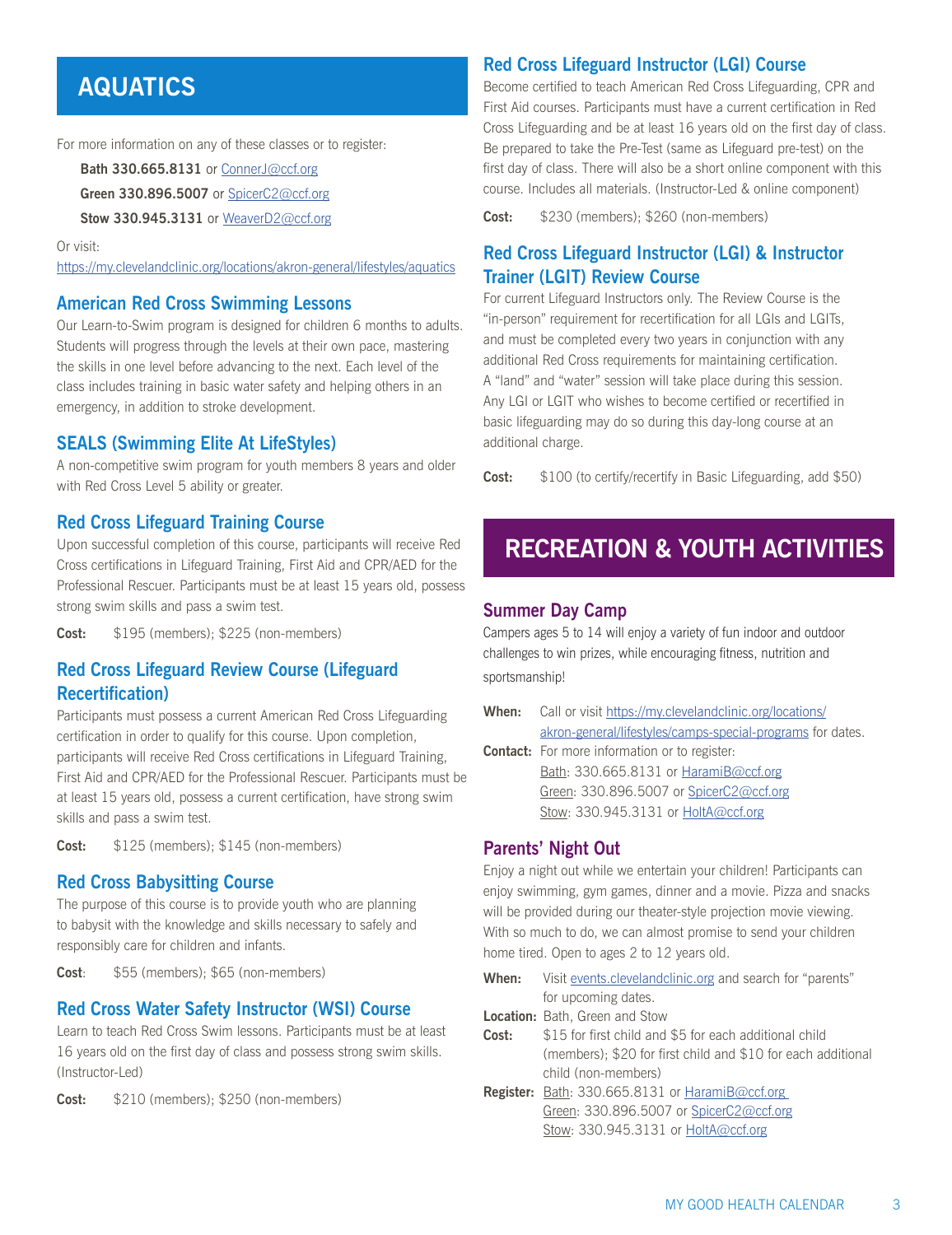## **FITNESS**

#### **Arthritis Wellness Program**

This program improves overall wellness by providing recommended exercises and education for people who have arthritis or have had joint replacement surgery. Included in the program are an initial wellness consultation with an Exercise Specialist, an exercise prescription and assessments at 3 months and 6 months. This is a supervised program. Each time a participant comes in to work out, they will check in with an Exercise Specialist who will take their blood pressure and ask them to rate their pain on a scale of one to 10 on how they are feeling that day. The Exercise Specialists are also available to make adjustments to the exercise program and/or review exercises with the participant.

#### **Location:** Bath

**Cost:** Free (members); \$57 monthly (non-members) **Register:** 330.665.8130 or pattonm10@ccf.org

## **NUTRITION / WELLNESS**

To learn more about any of our nutrition services, please call 330.665.8022 or email JacksoC5@ccf.org.

**Learn More:** https://my.clevelandclinic.org/locations/akron-general/ lifestyles/nutrition-weight-management

#### **Nutrition Services**

Struggling with weight loss? Trying to lower your cholesterol or blood pressure? Looking for increased energy and stamina? Our registered dietitians are here to help. Nutrition packages are available as individual, family or couple sessions.

#### **Meal Planning Made Easy**

This online meal planning program creates a personalized meal plan to help you achieve your wellness goals. The meal plan includes grocery shopping lists and healthy recipes.

#### **Sugar Detox Program**

Addicted to sugar and carbs? Struggling to lose weight and break the sugar cycle? Let us help. This 10-day sugar detox program will help reset your metabolism and hormones so you can end your cravings, lose weight and reverse disease. Program includes three sessions with a registered dietitian.

#### **Nutrition Consultations**

Keto, Vegan, Paleo? Are you confused about what program is best? Are you trying to do everything right and still not losing weight? Let us help. Meet with a registered dietitian to find the right nutrition program for your body to reset your metabolism and lose weight.



#### **KickStart Your Metabolism: 10 Weeks to a Healthier YOU**

Need to boost a stubborn metabolism? Revolutionize your wellness and kickstart your weight loss with this 10-week nutrition and fitness program. Enjoy engaging nutrition workshops, personalized meal planning, access to our award-winning LifeStyles fitness facility and a personalized exercise plan made for YOU.

**When:** Next session starts Sept. 12 **Cost:** \$299 (members); \$350 (non-members) **Register:** 330.665.8022 or JacksoC5@ccf.org

#### **Nufit: FREE Nutrition and Fitness Education for a New You!**

This free monthly seminar provides information about the latest topics in nutrition and fitness from a registered dietitian and fitness expert. Each quarter will include three nutrition sessions and one fitness session. These virtual presentations are free and open to the community.

**When:** 6-7 p.m. one Tuesday per month. For current dates, visit events.clevelandclinic.org and search for "NUFIT." **Location:** Virtual

**Cost:** Free **Register:** 330.665.8022 or JacksoC5@ccf.org

#### **Revitalize Your Health**

Revitalize your health with this eight-week holistic wellness program guiding you in creating a life you love. Learn tools to help unlock your potential for weight loss, boost metabolism, balance hormones and optimize your mental and physical health. Weekly health workshops include topics on de-stressing your life, anti-inflammatory nutrition with meal plan, mindful exercise, optimal sleep plan and more.

| When: | Visit events cleveland clinic org and search for "Revitalize" |  |  |
|-------|---------------------------------------------------------------|--|--|
|       | for upcoming dates.                                           |  |  |
| Cost: | \$199 (members): \$250 (non-members)                          |  |  |
|       | <b>Register:</b> 330.665.8022 or JacksoC5@ccf.org             |  |  |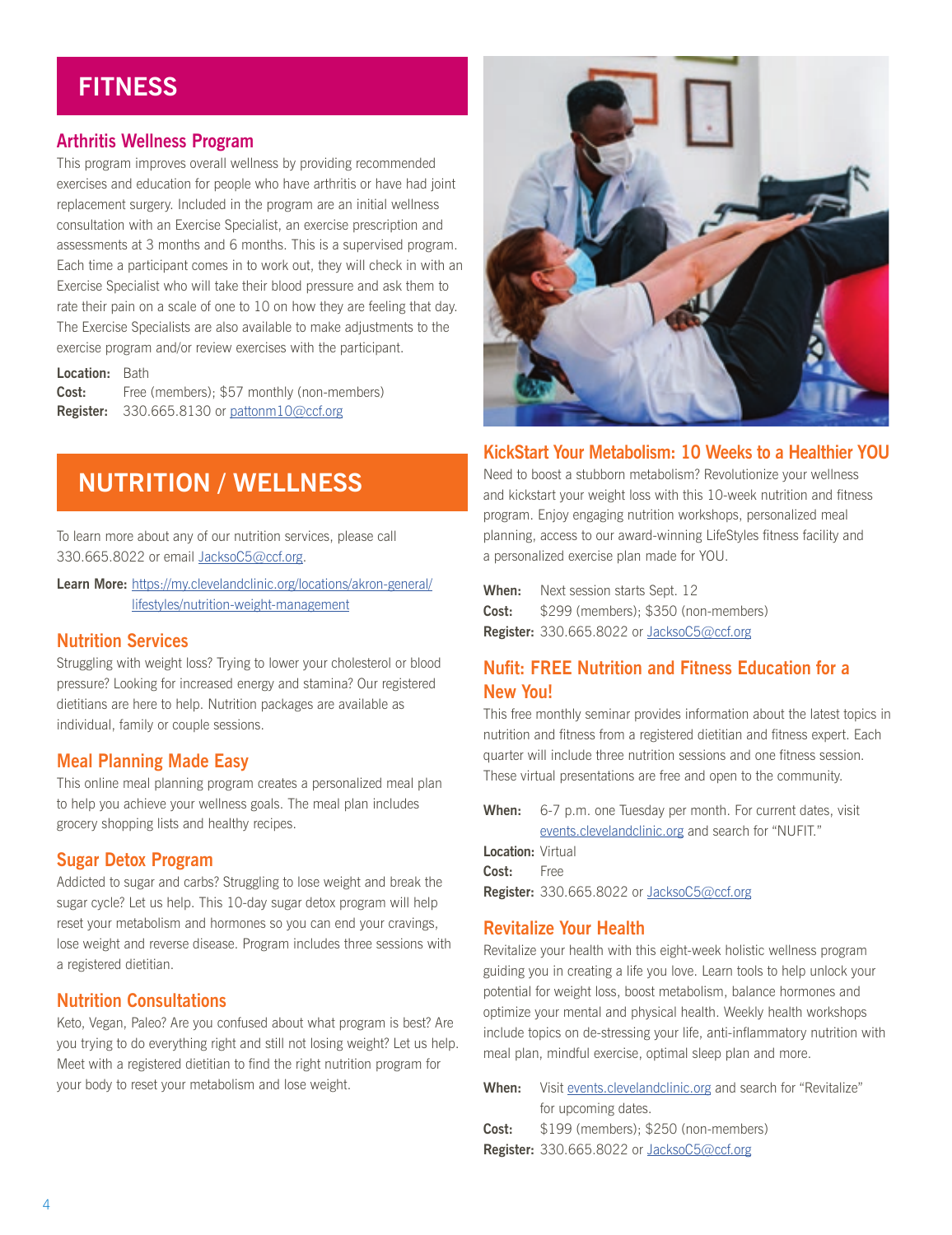# Is it **Carpal Tunnel?**

Feeling pins and needles? Tingling? Swelling? Numbness? Loss of strength? They can all be early warning signs of carpal tunnel syndrome – especially if your symptoms are in the thumb, or pointer or middle finger.

"Not all hand pain is carpal tunnel syndrome, of course," says hand surgeon Carol Fouad, MD, who sees patients in Stow, Munroe Falls and Canton. "It's a very specific nerve issue with telltale signs. When the carpal tunnel, a passageway in your wrist, becomes too crowded because of inflammation or compression, you get pressure on your median nerve which manifests as these symptoms."



#### **Splints and Medication**

path to relief. Expect a few tests during your visit.

Does your hand pain wake you up from sleep? "Most people don't realize they bend their wrists while sleeping," says Dr. Fouad. "That's why many patients have nighttime or early morning symptoms. Wearing a wrist splint can make a big difference because it keeps your wrists straight, avoiding pressure on your nerve."

Wearing a splint during the day may help, too. Although there's no direct link between certain jobs and carpal tunnel, repetitive activities or hobbies – like typing on a computer keyboard or working on an assembly line – can take a toll.

"You can try anti-inflammatories for pain relief, but the relief may be temporary," she says. "The same is true of ice. Icing traumatic or arthritic conditions provides relief, but the issues with carpal tunnel are often compressive so ice won't provide lasting relief."

#### **Seek treatment for tougher cases**

If wearing splints and changing your movement doesn't help, your doctor may recommend cortisone injections. "For many, injections provide relief for months," says Dr. Fouad.

In more severe cases, surgery may be your best option. The good news is carpal tunnel surgery is common, has a high rate of success and is usually done under local anesthesia. Most people can return to regular activities within four weeks.

*To schedule an appointment with Dr. Fouad or another Cleveland Clinic Akron General hand specialist, call* **330.344.2663***.*

**Carol Fouad, MD**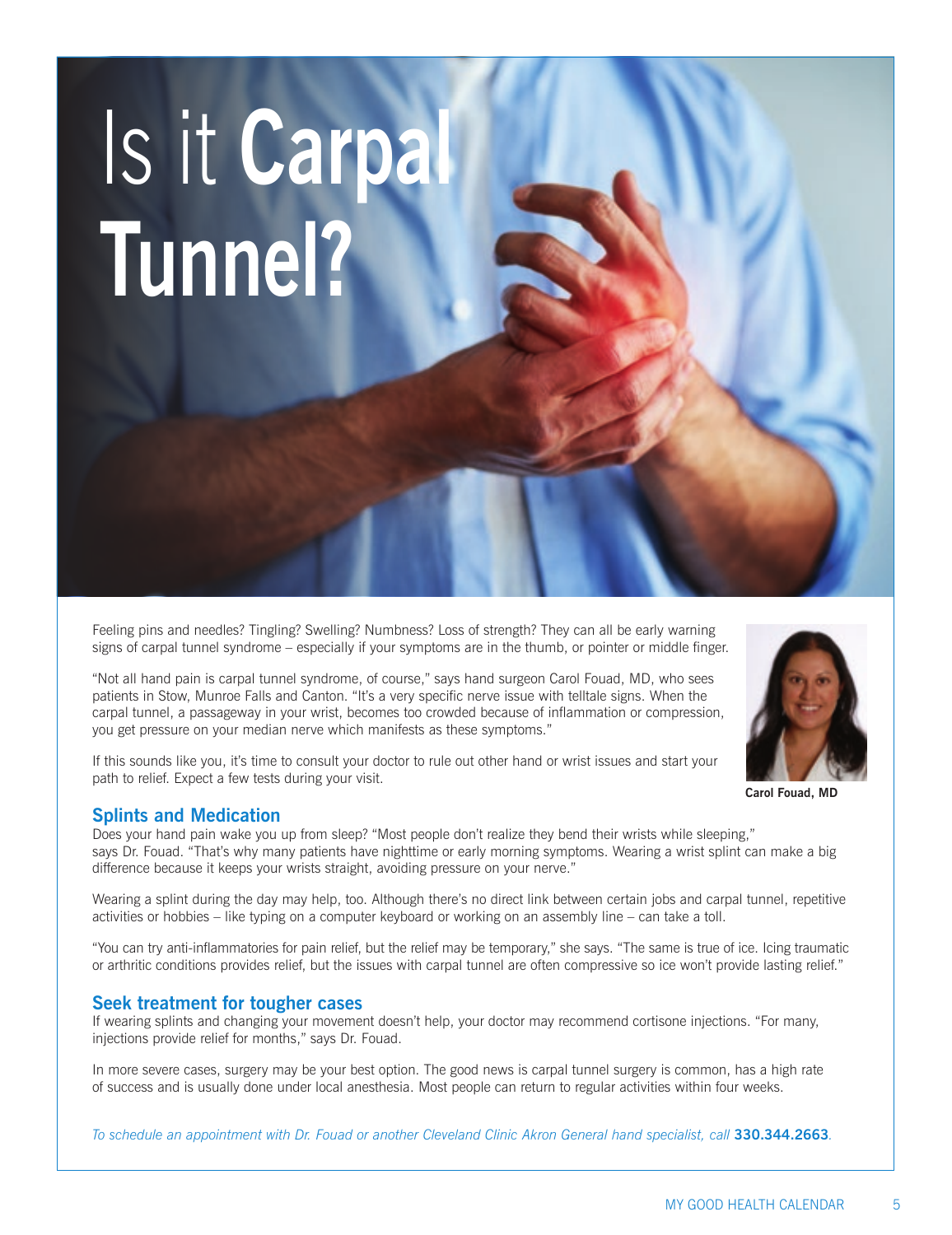# **Ugly Veins** Visible on Your Legs? **Help Is Available!**

For many people, summer is a time when they break out their shorts and let their legs see the light of day for the first time in months. If unsightly veins are visible on those legs, it might be time to look into treatment options.

Veins that are visible through the skin can be spider veins, which are relatively minor, or they can be a more serious version, varicose veins. In general, varicose veins have a rope-like appearance and can bulge out of the skin. They can be painful and can lead to swelling and burning in the feet and legs, especially after a person stands for a prolonged time.

"Varicose veins are most common in women who have had at least one baby in the past, but men can get them too. In fact, men usually get them at a younger age than women because theirs are caused by hereditary factors," says Loren Masterson, MD, a vascular surgeon at Cleveland Clinic Akron General.

Veins that are visible but that are smaller and do not cause any pain or swelling are usually spider veins.

"Seeing a doctor to learn which type you have is an important first step because spider veins are much easier to repair than varicose veins, although insurance does not cover them because their removal is usually a cosmetic matter," says Dr. Masterson.

#### **Treatments**

Most spider veins can be removed with injections known as sclerotherapy. The fluid in the injections, a saline solution, pushes out the dark tissue that is making the vein visible. The procedure is typically done in a doctor's office. The entire office visit usually takes about 90 minutes, depending on how many veins are being treated. Results are usually best after about 3 months and the procedure rarely needs to be repeated on those same veins.

Treating varicose veins is more complicated, Dr. Masterson says. After a doctor has confirmed that a patient has varicose veins, he or she will usually order an ultrasound to learn more about how large and deep they are. Most insurance policies will require a person to wear compression garments on their legs for about three months, or more, to see if this helps before agreeing to pay for treatments. Elevating your legs for a while each day can also help reduce swelling in this time.

Once insurance approves treatment, it typically involves in-office laser therapy to reduce the veins closest to the skin, followed by a procedure known as phlebectomy to remove the underlying veins that may be pushing other veins closer to the surface. This combination usually produces very good results after the legs heal.

#### **Get started now**

As you can see, the process of removing unwanted veins does take time, so if they are bothering you, the sooner you see a doctor, the sooner you can get started. Most treatment options are painless or involve only a little pain, yet pay dividends for years to come.

*To schedule an appointment to see Dr. Masterson or another vein specialist at Cleveland Clinic Akron General, please call* **330.344.1400***.*



**Loren Masterson, MD**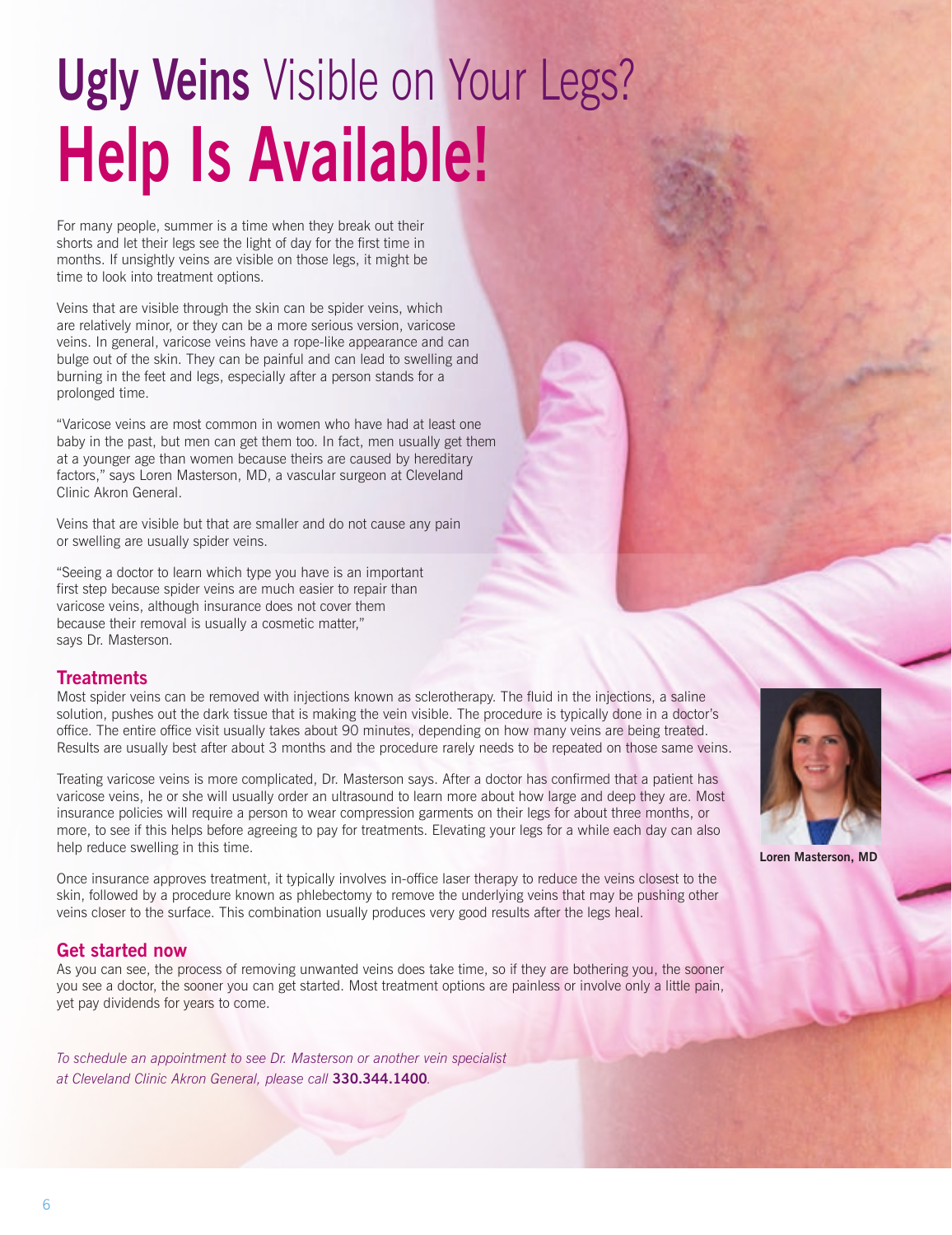## **COMMUNITY HEALTH**

#### **Health and Music**

A partnership between Cleveland Clinic Akron General and the City of Akron Department of Recreation and Parks, this free event will include health screenings, resource referrals and a concert as part of Akron's Recreation and Parks Division summer concert series. Screenings will be offered for blood pressure, COVID, anxiety, depression and blood sugar, with resources on mental health, fall prevention, nutrition and using blood pressure cuffs.

**When:** Tuesday, June 28 **Time:** Screenings and resources, 5-8:30 p.m.; Concert, 7-9 p.m. **Location:** Firestone Park, 1480 Girard St., Akron **Learn more:** em841219@ohio.edu

#### **Cribs for Kids Program**

The Cleveland Clinic Women's Health Center has partnered with the Akron Children's Hospital Cribs for Kids Program to provide portable cribs to eligible families that do not have a safe place for their baby to sleep. The program educates parents and caregivers on infant safe sleep practices, including portable crib assembly, to reduce the risk of sleep-related injury and death. Unfortunately in Ohio, three babies die each week in unsafe sleep environments. These deaths are preventable by keeping in mind the safe sleep **ABCs**: Babies are safest **Alone**, on their **Back**, in an empty **Crib**.

**Learn more:** 330.344.7666 or CCAGCentering@ccf.org

#### **#MomLife Program**

Our #MomLife Support Group is open to all mothers who have participated in CenteringPregnancy or have had at least one postpartum visit at the Broadway Women's Health Center. This support group will discuss a variety of topics, such as personal care, time management, stress management, finances and relationships. There will be occasional guest speakers and experts from the Lactation Department available for mothers who have breastfeeding concerns. Limit of five mothers per group. Babies and breastfeeding are encouraged.

- **When:** First and third Friday of each month **Time:** 9-11:30 a.m. **Location:** Cleveland Clinic Akron General Women's Health Center,
- 676 S. Broadway St., Suite 203, Akron

**Register:** 330.344.7666 or CCAGCentering@ccf.org

#### **CenteringPregnancy®**

CenteringPregnancy® is group care that brings women together during their pregnancies for healthcare in a supportive and learning environment. Centering empowers patients and enhances the relationship they have with their provider for the best possible experience and healthiest outcomes for both mom and baby.

**Location:** Cleveland Clinic Akron General Women's Health Center, 676 S. Broadway St., Akron **Learn more:** 330.344.7666 or CCAGCentering@ccf.org

#### **Full Term First Birthday**

Cleveland Clinic Akron General is a proud member of Full Term First Birthday Greater Akron, a collective impact collaborative working to improve birth outcomes and infant vitality in the community. The vision is that all Greater Akron moms will be empowered to deliver at full term so every baby has a fighting chance to celebrate a first birthday.

**Learn more:** full term first birthday@akronohio.gov

#### **Pregnant and Uninsured**

Prenatal care is critically important to the health of your baby and you. If you are pregnant and uninsured, make an appointment at the Cleveland Clinic Akron General Women's Center, 676 S. Broadway St., Akron. No insurance is necessary, and Medicaid is welcome. Akron General accepts Buckeye, CareSource, Molina, Paramount and United Healthcare Community Plans.

**Learn more:** 330.344.6800

#### **Recovery's in Reach**

This new program, coordinated by the Cleveland Clinic Akron General Main Emergency Department, is designed to facilitate the addiction recovery process for those suffering from substance abuse.

Recovery Coordinators provide emotional support, guidance and education and coordinate follow-up appointments with local recovery and/or programs offered through Cleveland Clinic. Patients who suffer from symptoms of withdrawal may be provided relief with medication while under the care of an Emergency Department provider and monitored by a registered nurse. All patients will be offered a peer recovery coach who supports patients through their journey of recovery.

Recovery Coordinators will also assist in the patient's transition from the Emergency Department to treatment to ensure they don't leave the hospital without a treatment option in place.

**Learn more:** 330.344.6800

## **VOLUNTEERS NEEDED!**

Want to volunteer at Cleveland Clinic Akron General? We are recruiting new volunteers for a wide variety of roles and shifts. If you are interested, please contact **Erin Brady Curtis** at **BradyCE@ccf.org** or **330.612.9636**.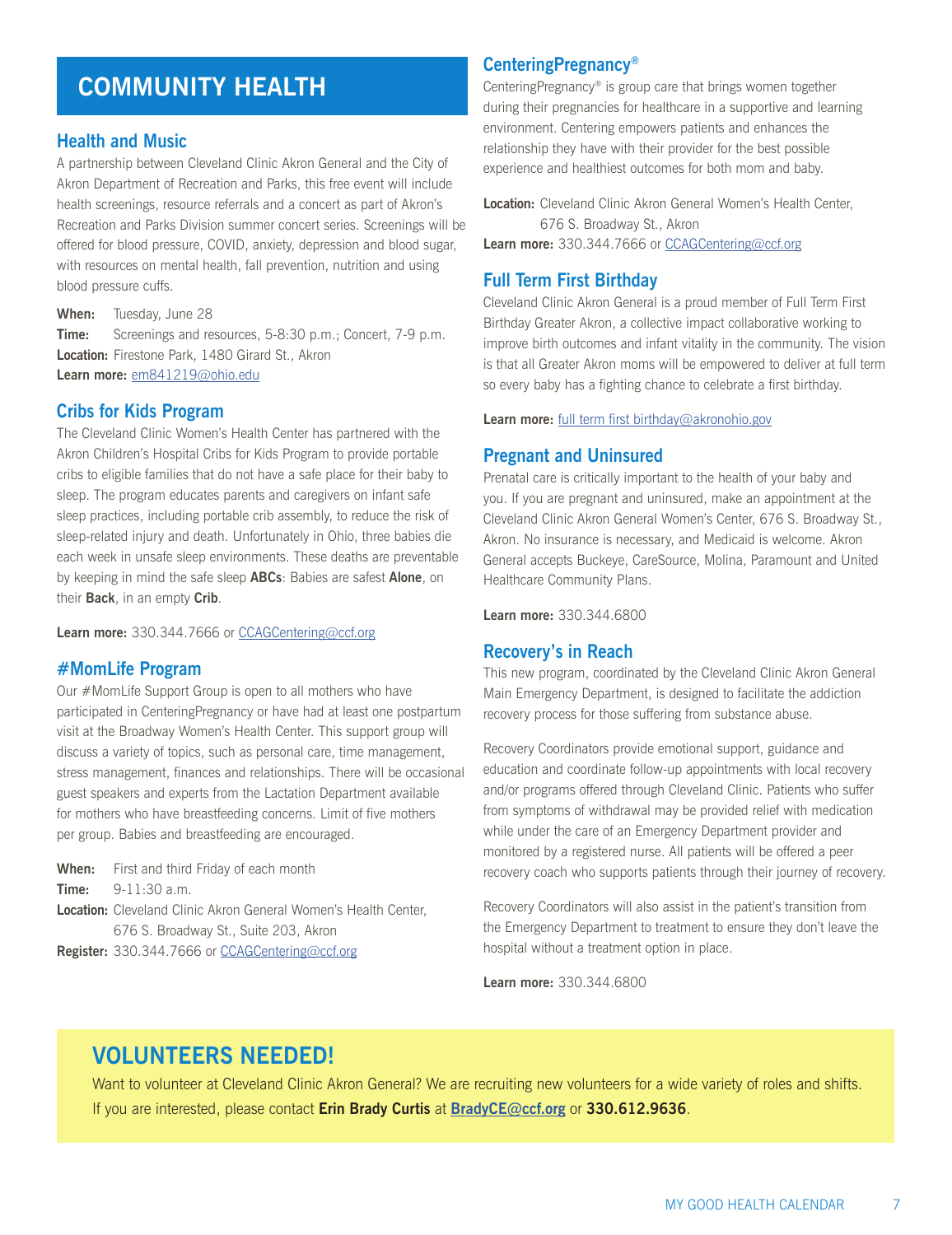## **CHALLENGE GOLF**

#### **Wroe Memorial Golf Outing**

The Wroe Memorial Golf Outing will celebrate our beloved champion and ambassador John Wroe. The outing will include lunch, prizes and auction to benefit the Challenge Golf program.

**When:** Saturday, Sept. 17 **Time:** Tee-times at 8 a.m., 11 a.m. and 2 p.m. **Location:** Challenge Golf Course, 1596 Flickinger Road, Akron **Cost:** Various individual tickets and sponsorship levels available **Register:** 330.784.5400

#### **Challenge Golf Classes**

Ideal for people who have experienced a stroke, amputation, head trauma, spinal cord injury, orthopedic condition or other illness or injury, who would like to resume playing golf or learn for the first time.

**When:** Fridays, April 22-May 20 **Time:** 1-2:30 p.m. **Location:** Challenge Golf Course, 1596 Flickinger Road, Akron **Cost:** \$80 for five-week session; scholarships available **Register:** 330.784.5400

#### **Swing Into Spring Golf Clinic**

Ideal for beginners or novices to learn and/or improve their golf game.

**When:** Thursdays from April 21 to May 12 **Time**: 5:45-7 p.m. **Location:** Challenge Golf Course, 1596 Flickinger Road, Akron **Cost**: \$80 for four-week session; scholarships available **Register:** 330.784.5400

#### **Junior Golf Camps (Three Camps)**

Golfers age 7-14 learn to sample competition in a positive environment. They will learn the basics of the game, including putting, short game, full swing, rules and etiquette.

**When:** Monday, June 13-Thursday, June 16; Monday, June 27- Thursday, June 30; Monday, July 11-Thursday, July 14 **Time:** 9-11:30 a.m. **Location:** Challenge Golf Course, 1596 Flickinger Road, Akron **Cost:** \$105 **Register:** 330.784.5400

#### **High School Golf Prep Class**

This golf training program is for experienced juniors, in grades 5-8, who desire to improve their game to make their high school golf team.

**When:** Wednesdays, June 15-July 13 **Time:** 1-3 p.m. **Location:** Challenge Golf Course, 1596 Flickinger Road, Akron **Cost:** \$100 **Register:** 330.784.5400

#### **Small Group Classes**

Contact PGA Professional Ron Tristano at 330.784.5400 for more information and availability.

#### **Volunteers Needed**

The Challenge Golf Course is in need of volunteers to work the front desk, assist with outdoor operations and help with golf classes. Flexible four-hour shifts. Call 330.802.3746 for details.

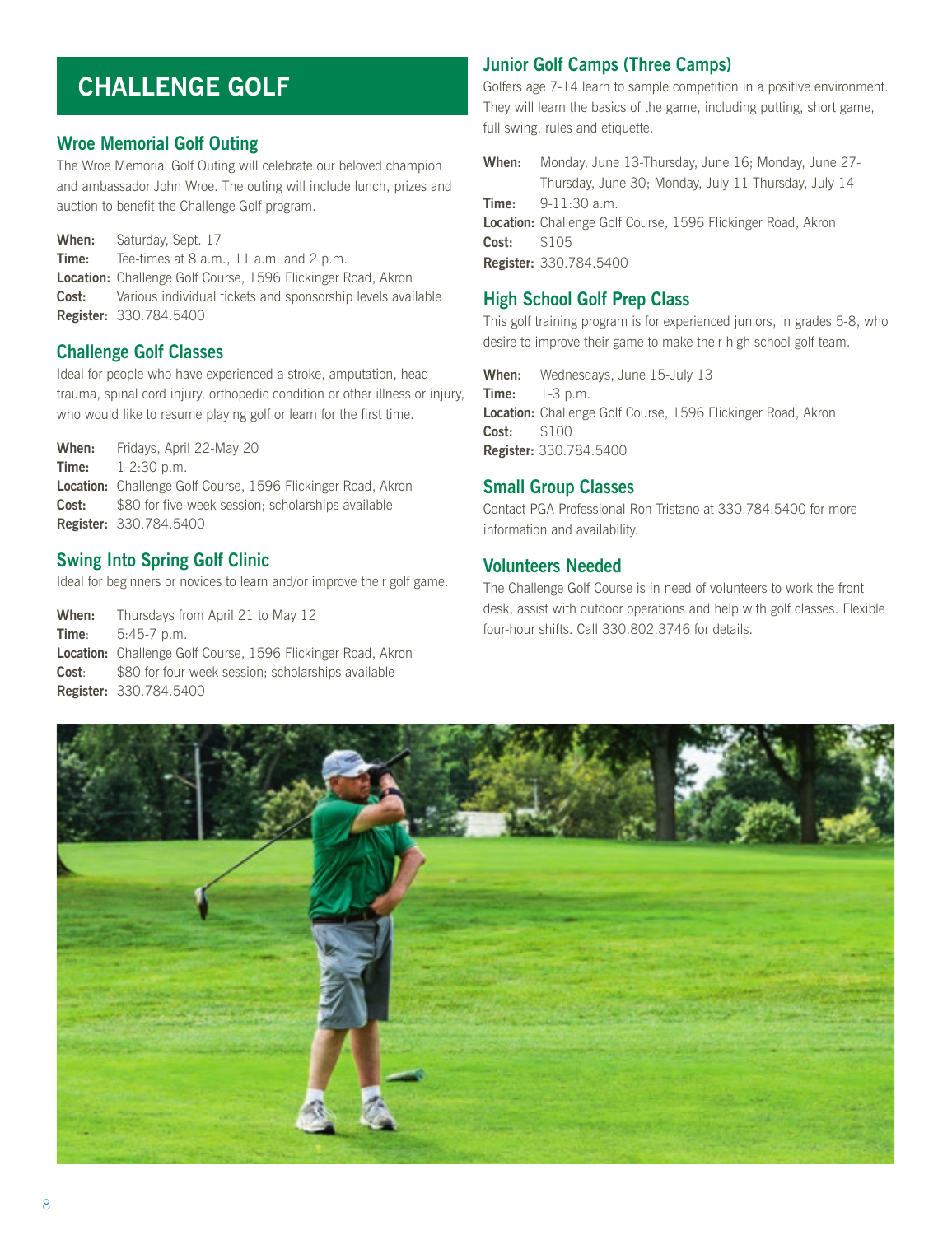## **LODI HOSPITAL**

#### **Advance Directives**

Learn how to appoint a healthcare power of attorney and create a living will.

**When:** Tuesday, May 3 **Time:** 11:30 a.m.-12:30 p.m. **Location:** Lodi Library **Cost:** Free **Register:** 330.948.1885

#### **Friends and Family CPR**

Learn the life-saving skills of adult, child and infant CPR, as well as choking rescue. Group scheduling also available.

**When:** Thursday, May 5 **Time:** 5-7 p.m. **Location:** Lodi Hospital **Cost:** Free **Register:** 330.948.5544

#### **Safe at Home**

Students in grades 4 and 5 learn how to stay safe at home. Covers weather emergencies, first aid, cyber safety and much more.

**When:** Saturday, May 14 **Time:** 10:30 a.m.-12 p.m. **Location:** Lodi Hospital **Cost:** Free **Register:** 330.948.5544

#### **Safe Sitter**

This class teaches babysitter safety, childcare, life and business skills. First aid and rescue skills focus on prevention, injury management, CPR and choking rescue. This class is designed to prepare students in grades 6-8 to be safe when they're home alone, watching younger siblings or babysitting. Scholarship applications upon request. Scheduling for groups and individuals.

**When:** Friday, June 3 **Time:** 9 a.m.-2:30 p.m. **Location:** Lodi Hospital **Cost:** \$45 **Register:** 330.948.5544 (by May 20)

## **BEREAVEMENT SUPPORT**

Events are currently being held online only. For up-to-date information, visit clevelandclinic.org/grief. To sign up to participate in a group, call 216.444.9819.

#### **Main Campus Bimonthly Group**

This is perhaps the most open-ended of all our offerings. There is no set agenda or limit to how few or how many meetings you may attend. This group is good even if you aren't ready to talk but just need the company of people who understand grief. Please sign up in advance if possible. Topics are dependent upon attendees' needs at the time.

**When:** First and third Tuesday of each month **Time:** 5-6:30 p.m.

#### **Moving Forward Monthly Group**

This drop-in group addresses a different topic in grief each month and invites participants to explore and share the connections to their own grief journey.

**When:** Third Tuesday of each month **Time:** 2-3 p.m.

**Upcoming topics**: May: Rebuilding Faith and Incorporating Rituals / June: Relaxation Techniques / July: The Role of Humor in Grief

#### **Camp Promise**

This monthly online group is for children ages 6-12. Creative childfriendly activities assist children in expressing their grief after the death of a significant loved one. Children learn to manage and understand their significant loss through creative play.

**When:** Third Tuesday of each month **Time:** 4-5 p.m.

#### **Child Loss**

This eight-week series brings together parents who are grieving the loss of a child. No matter how old or young, the death of a child is a life-changing experience and this group will focus on overcoming challenges and finding hope in the process of grief.

**When:** Wednesdays, May 18-July 6 **Time:** 4-5:30 p.m

#### **Growing Through Grief**

This eight-week group is for those who wish to learn what they might experience during the grieving process. Members can share their stories and receive tools for handling grief responses.

**When:** Tuesdays, June 7-July 26 **Time:** 4-5:30 p.m.

#### **Partner/Spouse Loss**

This eight-week series is for adults who wish to connect with others who are experiencing the loss of a spouse. Attendees can expect a caring and confidential environment and learn healthy and effective coping skills.

**When:** Tuesdays, Aug. 9-Sept. 27 **Time:** 4-5:30 p.m.

#### **Loss of a Parent**

This eight-week group is for adults who are working through the death of one or both parents. Join us as we explore the lives of our parents, how we have changed since their passing and the legacy they left.

**When:** Thursdays, Sept. 1-Oct. 20 **Time:** 4-5:30 p.m.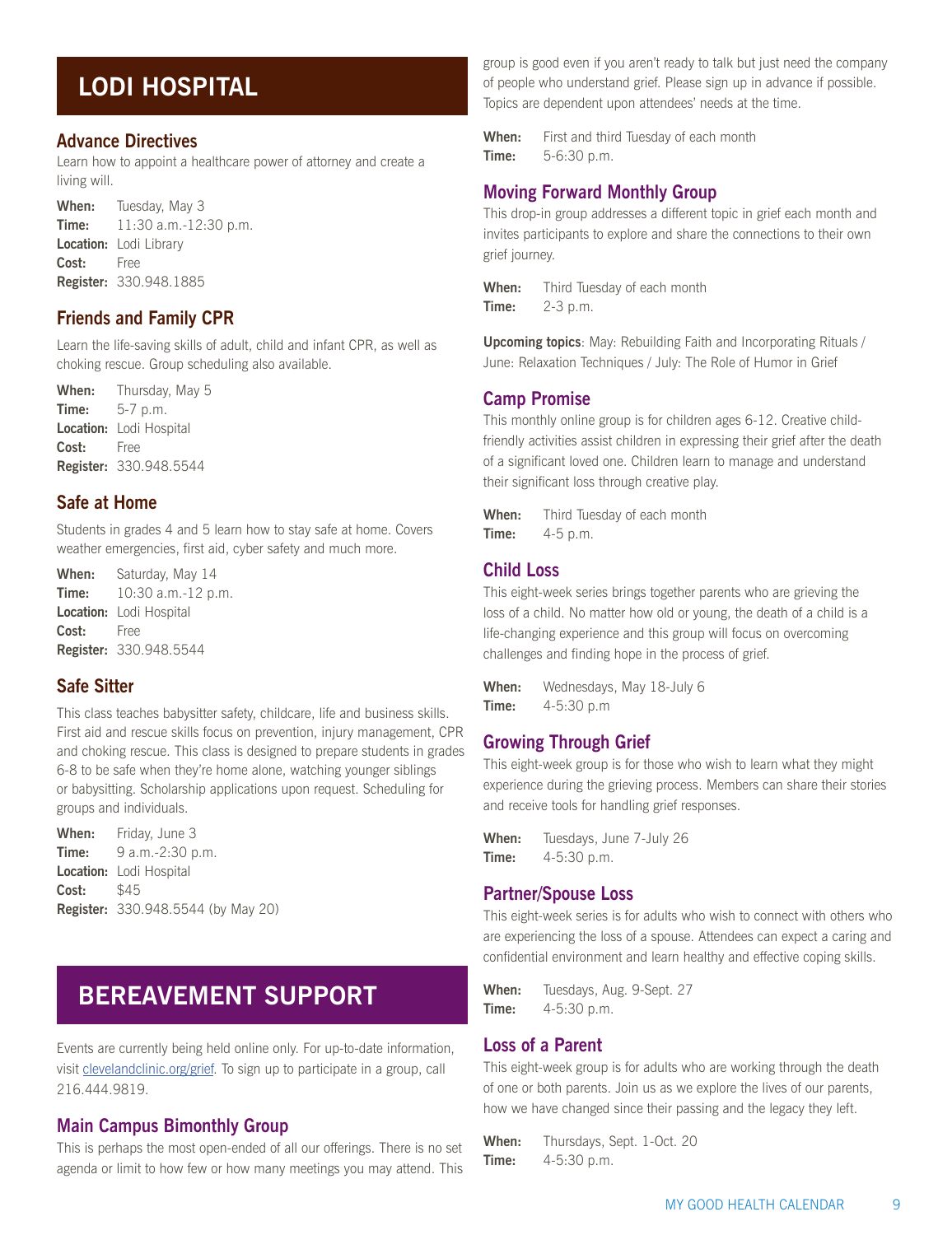# Nurse Credits Her **95-Pound Weight Loss**  to Putting in the Work



When Monica Warnick's mom passed away in 2018, it was the wake-up call she needed to make some changes in her own life.

"My mom died young. Her death was due to a lot of health problems associated with obesity," says Monica, a psychiatric nurse at Cleveland Clinic Akron General. "That was an eye opener. I knew I didn't want the same thing to happen to me. I have a son to think about and I need to be healthy for him."

At 47 years old, Monica had gradually gained weight over the years and discovered she was pre-diabetic. She became discouraged after learning she wasn't a candidate for weight-loss surgery.

Monica was referred to Shweta Diwakar, MD, a medical weight loss physician at Akron General. "I had tried diets in the past and lost weight, but I slowly gained it all back," she says. "I was doubtful that Dr. Diwakar could help me, but I figured I'd at least give it a try."

During Monica's first appointment with Dr. Diwakar in August 2020, they discussed getting her diet and portions under control.



**Shweta Diwakar, MD**

"One of the first things Dr. Diwakar taught me was you can't stick to a plan one day and then cheat the next day," she says. "This must become a way of life."

With 12-hour workdays that don't end until 7:30 p.m., Monica was in the habit of coming home and eating a late dinner. One of Dr. Diwakar's lifestyle changes included not eating anything after 7 p.m. This meant Monica had to make some adjustments to her routine.

"I now have a meal replacement shake for lunch on the days I work and pack my dinner and eat it between 4:30 and 5 p.m. while I'm still at work," she says.

Other changes she has made include completing meals within 30 minutes and waiting at least three hours between meals or snacks in order to give her body time to metabolize the food. A typical meal for Monica now includes 2 to 3 ounces of protein accompanied by fruit, often grapes or strawberries. For snacks, she chooses foods high in protein like beef sticks or hard-boiled eggs.

Another element that Monica has added to her life is exercise. Almost every day, she takes her dog to the park and walks at a brisk pace for three to four miles. She's considering taking up running and hiring a personal trainer to help her tighten up loose skin from her weight loss.

Monica says the hardest part of the journey was just taking the first step and seeking help.

"It's intimidating because you don't know if it will work," she says. "But I've learned that you have to put in the work to make it work."

She credits her success to changing her mealtimes, not grazing, having a better understanding of insulin resistance and reducing her carbohydrates.

"I feel so good. I have so much energy," she says. "I sleep well and wake up rested."

All her lab work, including her cholesterol and blood glucose, are within normal limits, as is her blood pressure. Eighteen months after her first appointment with Dr. Diwakar, she has shed 95 pounds, is 12 sizes smaller and is enjoying shopping for new clothes.

"I look better than I have in years," she says. "I'm so thankful that I met Dr. Diwakar. She's really good at what she does. She takes the time to listen and encourage. She is also able to adjust medications and prescribe appetite suppressants to help with cravings."

Monica's coworkers often ask about the secret to her weight loss, and she gives them all the same advice.

"Anyone can do this, but you have to really want it and be willing to stick with the lifestyle changes for the long haul."

*For more information about Cleveland Clinic Akron General's patient-centered team of weight-loss specialists, visit* **AkronGeneral.org/BariatricCenter***.*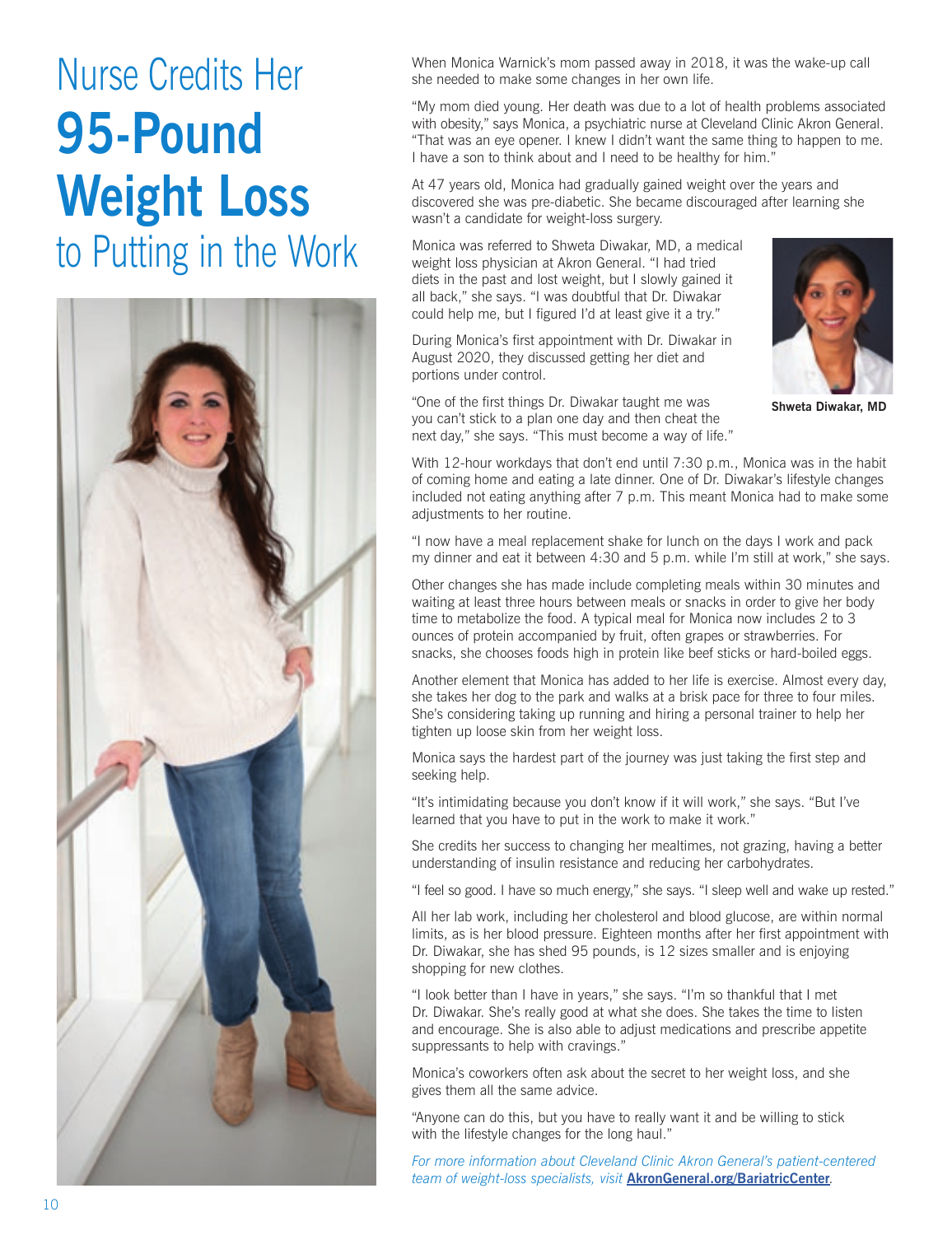

## One Yolk Vegetable Frittata

This frittata is full of flavor and nutrients, yet is low in calories. The herbs and variety of vegetables make it an unforgettable dish.

#### **Ingredients**

| 8 egg whites, one egg yolk                           | $\frac{1}{2}$ cup zucchini - fine diced                |
|------------------------------------------------------|--------------------------------------------------------|
| 1 tablespoon canola oil                              | 1 teaspoon turmeric                                    |
| $\frac{1}{2}$ cup Shiitake mushrooms - fine julienne | To taste, salt and pepper                              |
| $\frac{1}{2}$ cup sweet onion - fine diced           | $\frac{1}{2}$ cup fresh spinach leaves - stems removed |
| $\frac{1}{2}$ cup red pepper - fine diced            | 1 whole wheat tortilla                                 |

#### **Directions**

In a bowl, combine eight egg whites and one egg yolk, and whisk until foamy.

Add 1 tablespoon canola oil to a 10-inch non-stick frying pan and heat pan. When pan becomes hot, add Shiitake mushrooms and stir continuously until mushrooms begin to turn light brown. Then add onion, pepper and zucchini, and season to taste with salt and pepper, stirring frequently.

As soon as the ingredients are stirred and coated with oil, add the turmeric and sauté until vegetables are just becoming tender. Add fresh spinach and cook until wilted. Add beaten eggs evenly around vegetables and begin to gently fold sides inward from rim of pan where the eggs begin to cook, while tilting the pan in direction of the fold to allow the loose uncooked eggs to fill that area and cook. Continually doing this around the pan will very quickly cook the eggs and begin to create the frittata.

At this point, finish cooking the top of the eggs by covering the pan with a plate of the same size. Flip the frittata onto the plate and then slide back into the pan to finish cooking the eggs. Serve on whole wheat tortilla.

#### **Nutrition information**

Calories: 210; Saturated fat: 2g; Sugars: 5g; Sodium: 220mg; Total fiber: 2g; Protein: 17g; Carbohydrate: 10g; Cholesterol: 135 mg